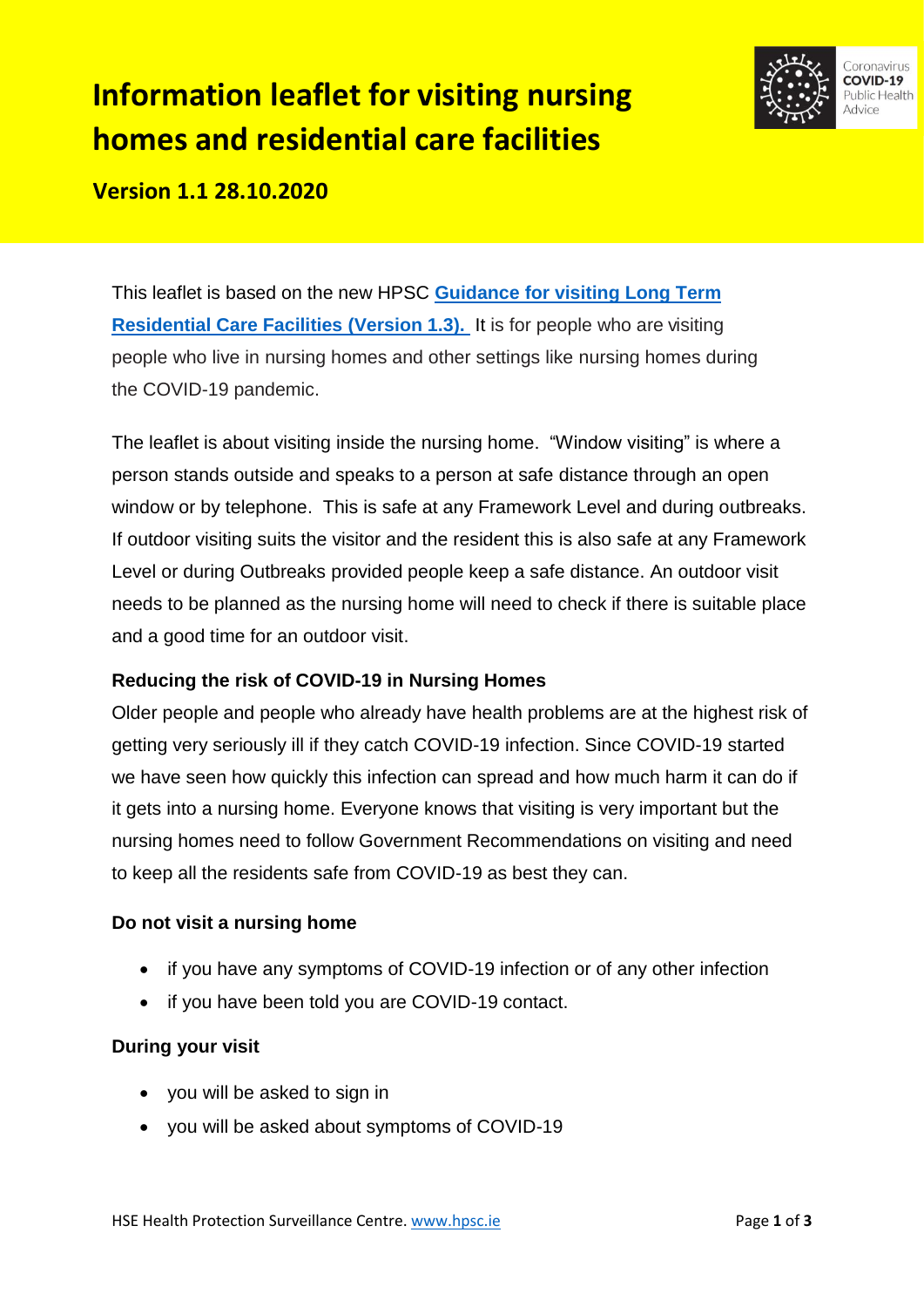- you should clean your hands with hand sanitiser or wash with soap and water when you arrive (and again when you leave)
- try not to touch your eyes, nose or mouth
- you will be asked to wear a face covering (please bring one with you). You can get more information on wearing a face covering on [HSE.ie](https://www2.hse.ie/conditions/coronavirus/face-masks-disposable-gloves.html)
- keep a safe distance [\(social distancing\)](https://www2.hse.ie/conditions/coronavirus/protect-yourself-and-others.html#social-distancing) from everyone you meet. If the visit is in a place where you can keep 2 metres away from the person you are visiting (and from everyone else) you may be able to take off the face covering during the visit
- if you cough or sneeze when you don't have mask on cover your nose and mouth with use a tissue or your sleeve (not your hand)
- do not wear disposable gloves unless you are asked to do so by staff.
- It is OK to bring a gift or other things the person needs when you visit.

#### **Framework Levels 3, 4 and 5 and Outbreaks**

During Framework Levels 3, 4 and 5 and during outbreaks of infection there is very little visiting but visiting in *critical and compassionate circumstances* is always allowed by the Government Policy. Critical and compassionate circumstances includes if someone is close to the end of their life but there are lots of other critical and compassionate circumstances too. If you want to see other examples of what this means click on the link to the full document at the top of this leaflet.

#### **Quick check table**

**P**lease check the table on the next page as a general guide before you plan to visit a nursing home or facility like a nursing home. You must always check in with the nursing home before you arrive.